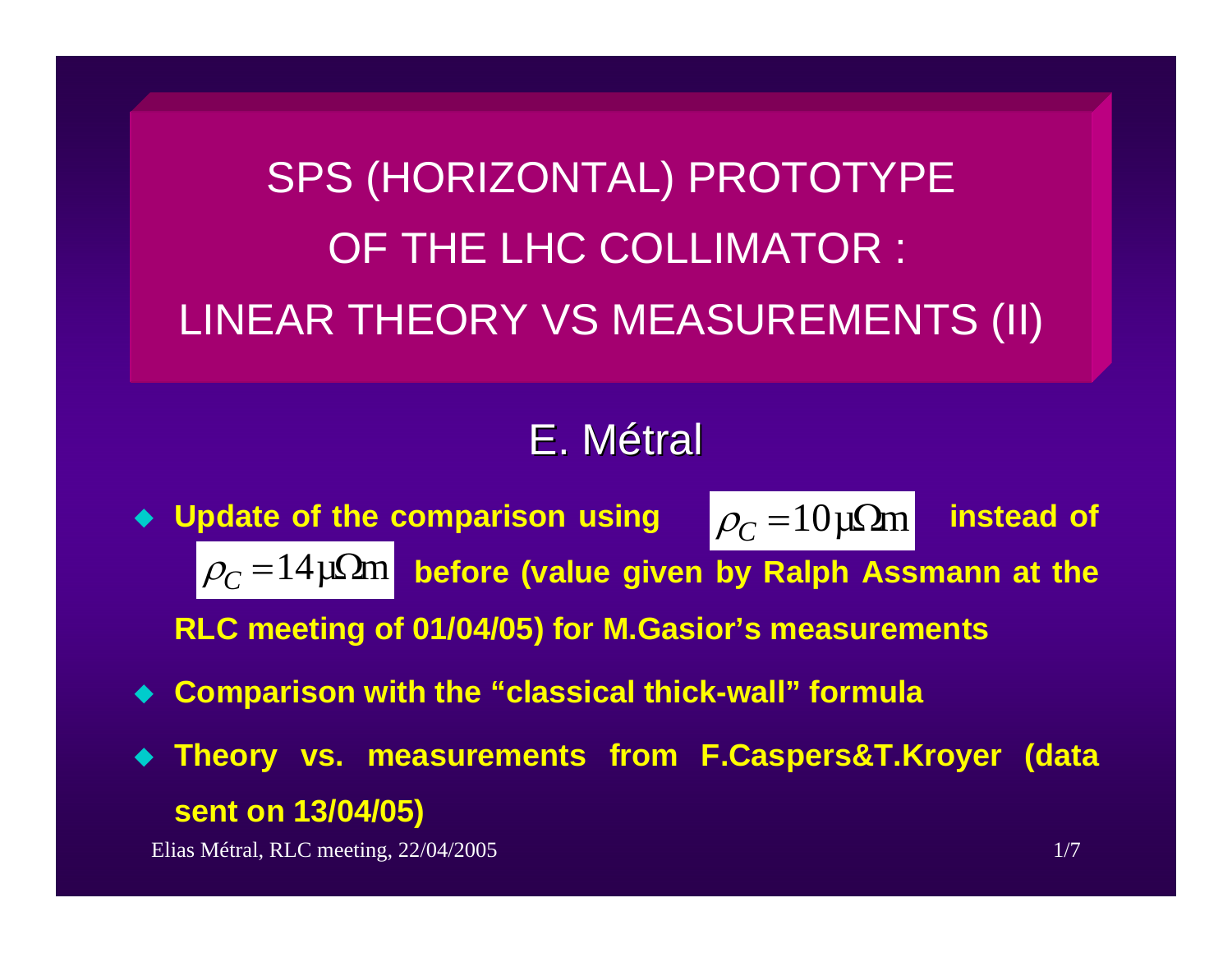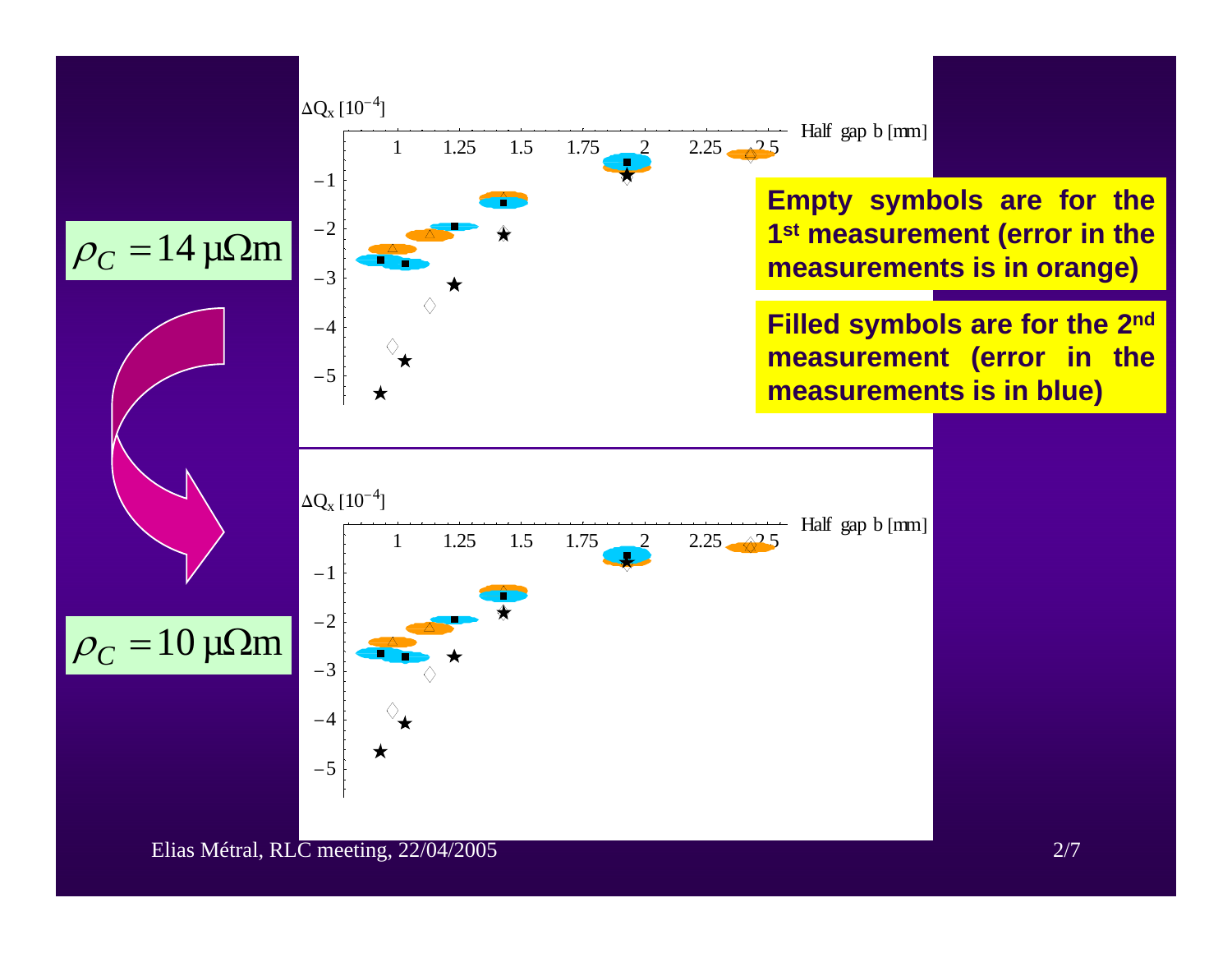# **COMPARISON WITH THE "CLASSICAL THICK-WALL" FORMULA**



Elias Métral, RLC meeting, 22/04/2005 3/7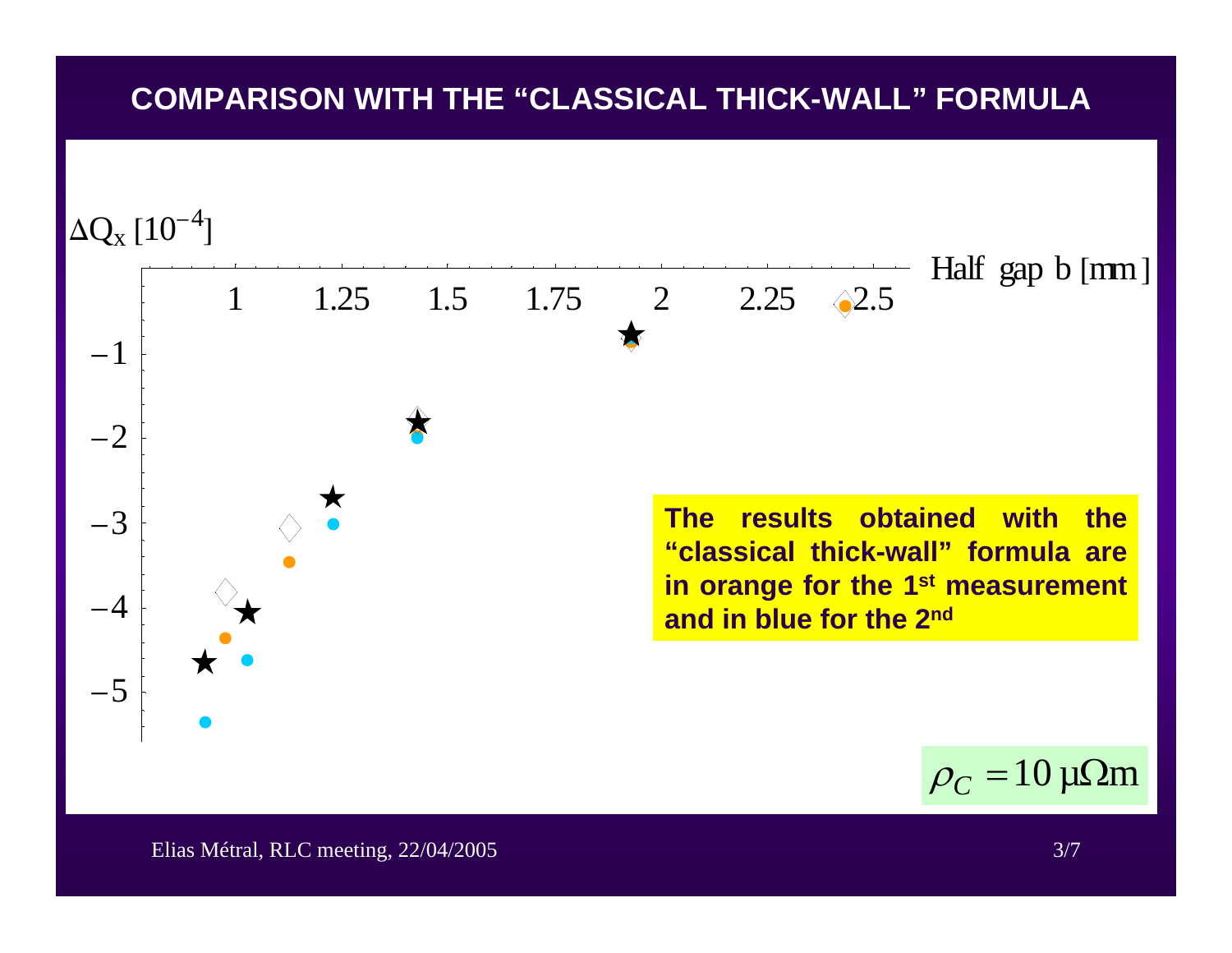# **THEORY VS. MEASUREMENTS FROM CASPERS&KROYER**

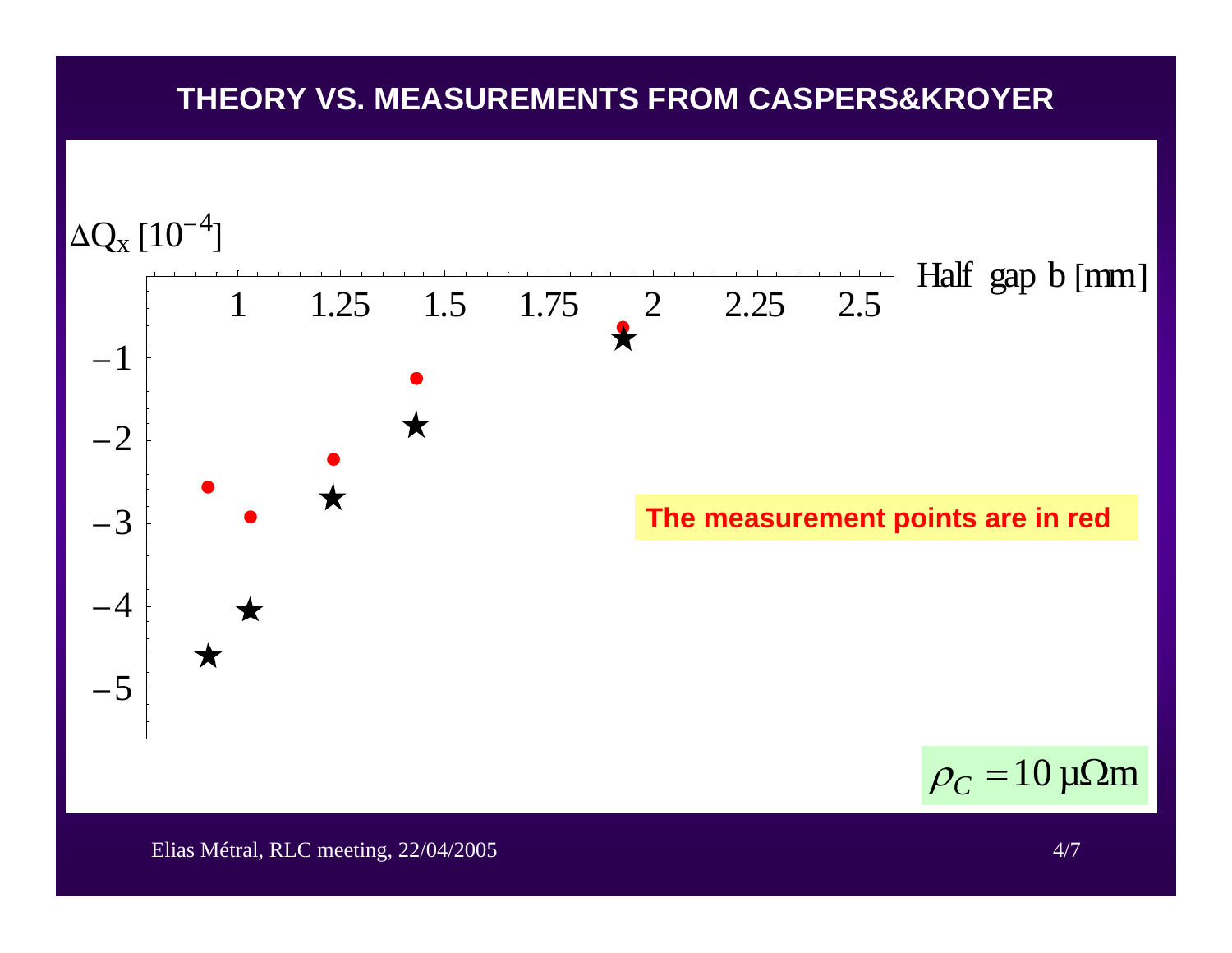# **MEASUREMENTS FROM GASIOR AND CASPERS&KROYER**

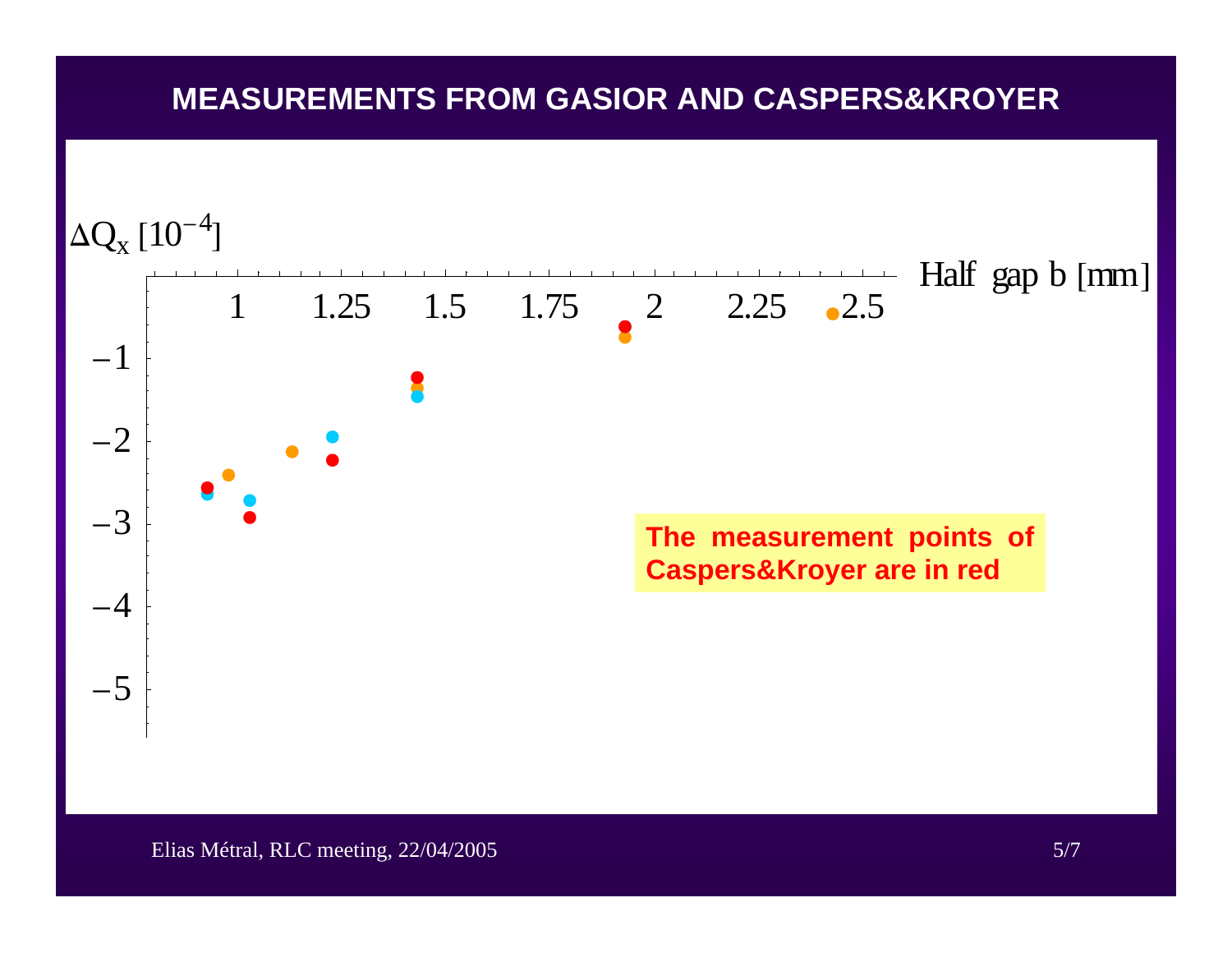# **APPENDIX 1 : Details on M.Gasior's measurements**

Elias Métral, RLC meeting, 22/04/2005 6/7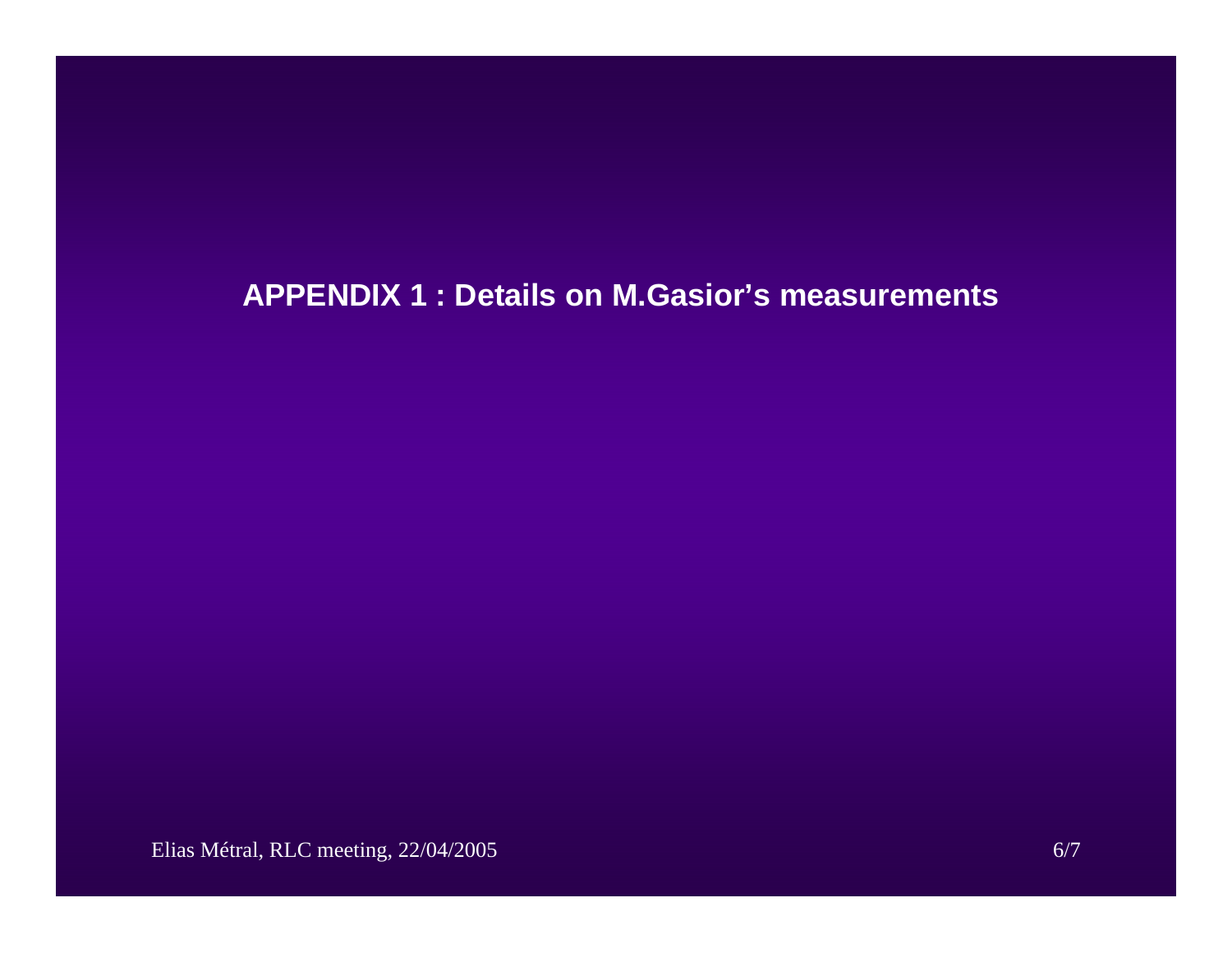



# **Collimator MDs #2 (11-12/10/04)**

# **Results from theBase-Band Q (BBQ) Measurement**

**M. Gasior, R. Jones, CERN-AB-BDI**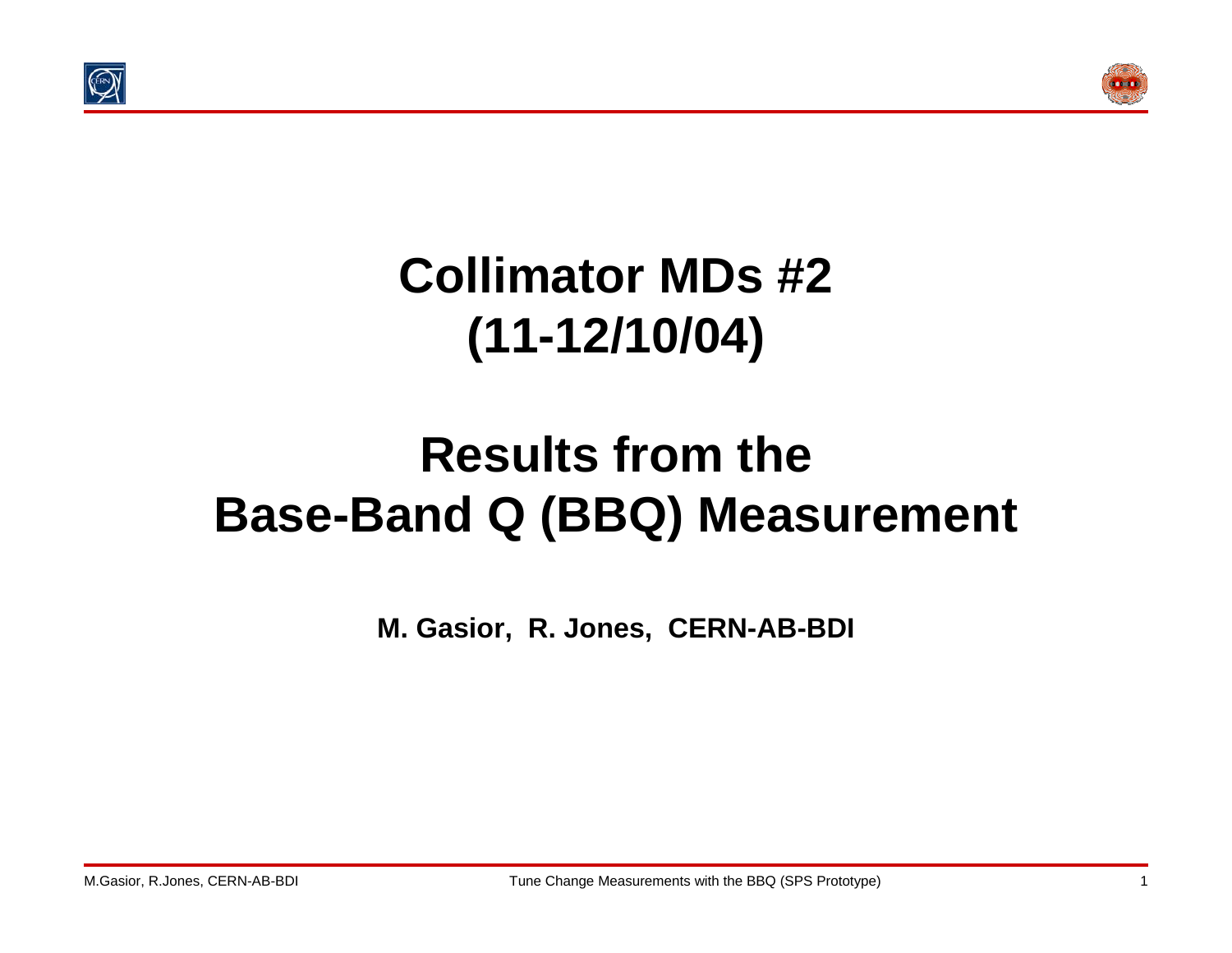

### **Data analysis example – the story**





- $\blacksquare$  The top picture shows spectra from the measurement at 4:40 (gap of 1.96 mm) with log color scaling. The bottom one – with linear color scaling.
- $\blacksquare$  BBQ signal samples were acquired with a 24-bit sound card at the rate of 48 kS/s (16-bit samples stored).
- $\blacksquare$  Each spectrum segment is calculated from 96000 Hanning windowed samples, i.e. the record is 2 s long, giving FFT bin spacing of 0.5 Hz. Two adjacent data segments overlap by 50%, so there is one spectrum segment per second. These parameters are a compromise between the frequency and time resolution required by the measurements.
- $\blacksquare$ The next slide shows an example of the procedure discussed here.
- $\blacksquare$  "Collimator in" and "collimator out" spectra are grouped by calculating an RMS sum. For the discussed measurement this gives three "in" and two "out" spectra.
- $\blacksquare$  For each RMS summed spectra it is evaluated an RMS center of gravity of the main distribution, within a few Hz bandwidth to not take into account the distribution tails. In this way there are produced five frequency numbers.
- $\blacksquare$ Out of these 5 numbers there are calculated 4 frequency differences.
- $\blacksquare$ Out of these differences there are calculated a mean and a standard deviation.
- $\blacksquare$  The mean is considered as the frequency change due the collimator movement and the standard deviation is considered as the measurement error estimate.
- $\blacksquare$  The procedure is used to calculate 5 frequency changes for each of two measurement series. For more difficult cases it is taken longer time record at the expense of much longer PC processing time.
- $\blacksquare$  Lengths of the records are limited either by capabilities of my PC (Pentium 2.8 GHz, 512 MB of RAM, Windows XP, Mathematica 4.1) or the measurement length, if it is shorter than some 3 minutes.
- $\blacksquare$  Note that the achieved resolution is a consequence of a very long observation time. For a 150 s record one stores some 7 millions of samples, corresponding to some 6.5 millions of turns. This is possible only with a continuous beam excitation, selfexcitation in this case.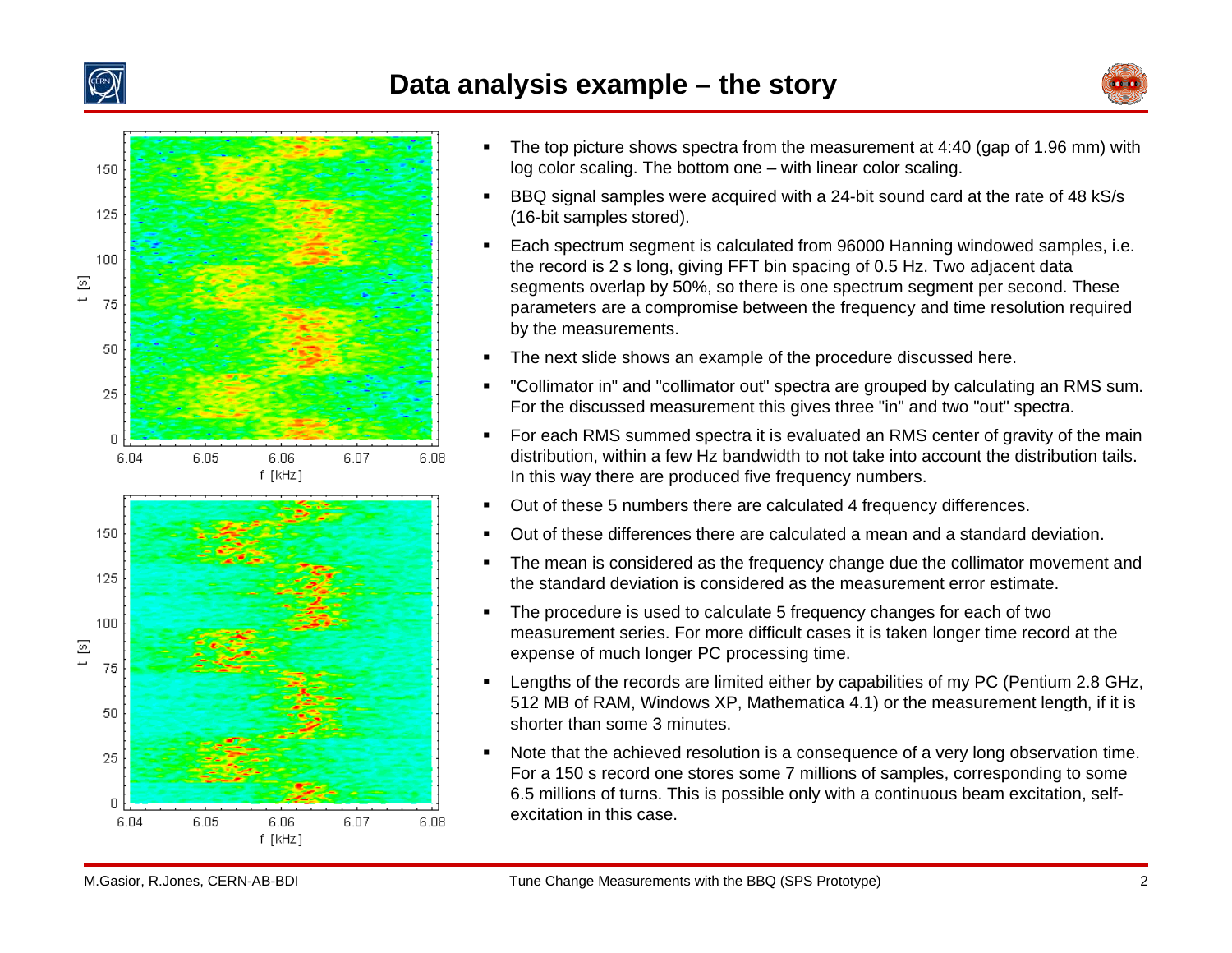

## **Data analysis example – the plots and numbers**



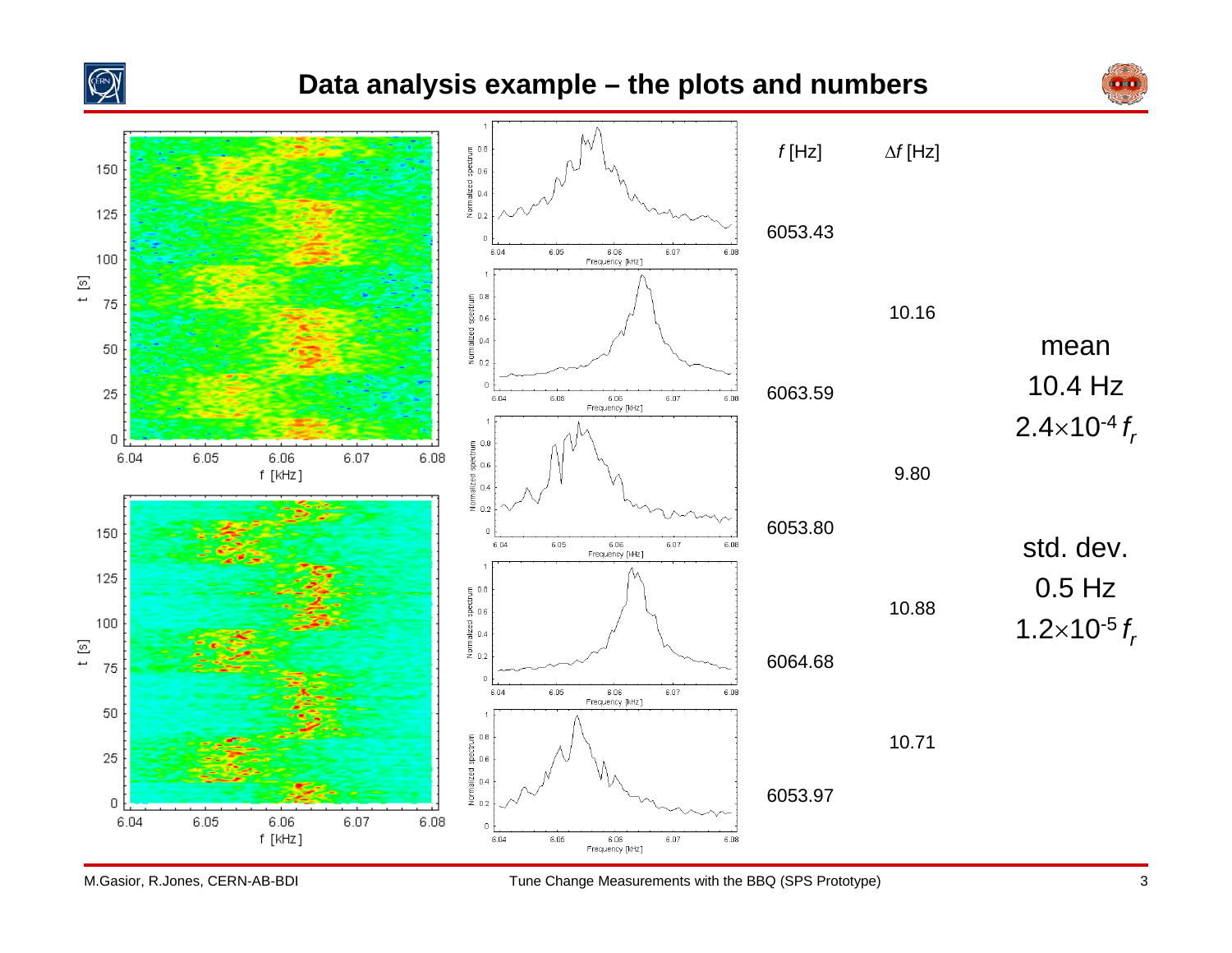



- On the following two slides (#5 and #6) you have spectra for all 5 measurements for both series. The specified time is supposed to be the measurement "middle".
- $\blacksquare$  I recalculated all spectra (this is the new thing with respect to what I have shown already) to have the same frequency band for each series. Also now I always calculate RMS values, instead of normal averaging which I was using in the past. This RMS method gives slightly worse standard deviations for the results, but better spectra shapes and it is more mathematically correct.
- Since all spectra for each series are plotted for the same frequency band (always 40 Hz), you can see two effects: 1. The "collimator out" frequency slowly drifts. For the first series it drifts by some 8 Hz within one hour and for the second series, by some 6 Hz within half an hour. Most of the drift happened when the collimator was cycling to small gaps. The drift is likely to be caused by the decreasing beam current. 2. The second effect is that when the collimator is cycling to small gaps, the tune distribution is narrower – the tune peak wonders less, is less jittery. I am trying to visualize this on the slide #7.
- $\blacksquare$  On the plot of slide #7 you see also the spectra from the measurement at 4h40. You see RMS summed spectra for the whole record, RMS summed spectra for the collimator in and out, and all three curves on one plot. It is seen that betatron oscillations for the collimator out have larger amplitudes and the distribution is narrower. Before you start drawing any deep conclusions, you should see similar plots for a few more measurements (slide #8).
- On the 3D plot in slide #7 you see linear scale spectra for the measurement of 4:40. Note that the oscillations are composed of short bursts popping up every now and then.
- $\blacksquare$  On slide #8 you see "collimator in" and "collimator out" RMS summed spectra for the 3 last measurements for each series, i.e. the ones with smaller collimator gaps. The change in the distribution width is not systematic, it is evident only for the measurement of 4:40.
- П On the slide #9 you have the final plot with error bars. For the collimator gap I assumed 50 um errors everywhere and the gap values I obtained a long time ago. You can ask collimator guys for recent exact numbers and their tolerances.
- $\blacksquare$  It looks like for two measurement series the curves are slightly separated, at least on the measurement beginnings. Due to beam current decay (and maybe the bunch length drifting) the two curves bends towards smaller frequency shifts. This should not be a problem, since you can get the beam current and the bunch length at the very moment of each measurement. Well, since each measurement takes some 3 minutes, you have to assume that within this time the machine conditions do not change. This may be not true for the beam current with small collimator gaps, that is for the last measurements in each series.
- On Slide #10 you have a table with the numbers I calculated.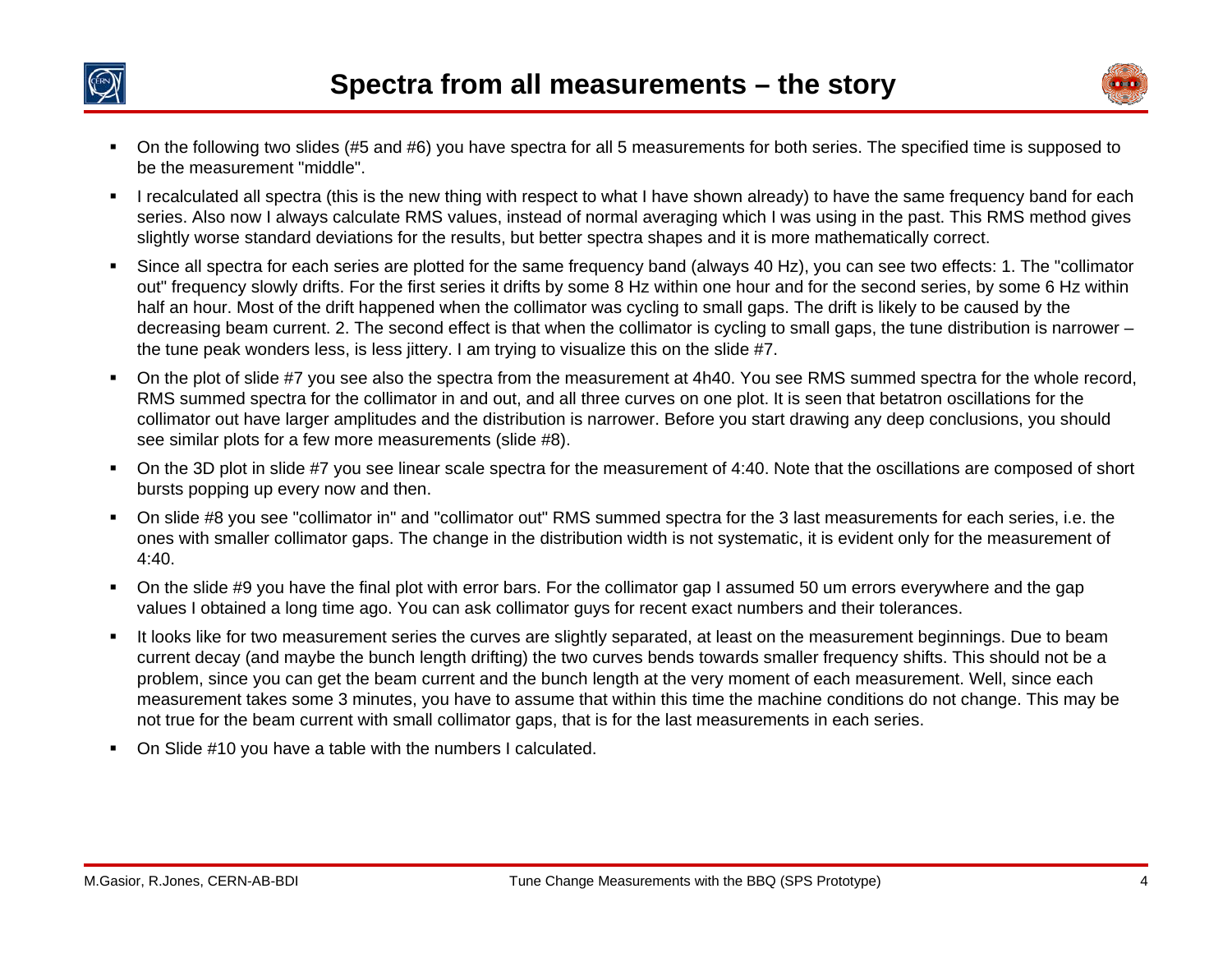

## **Spectra from measurements 3:30 – 4:45**



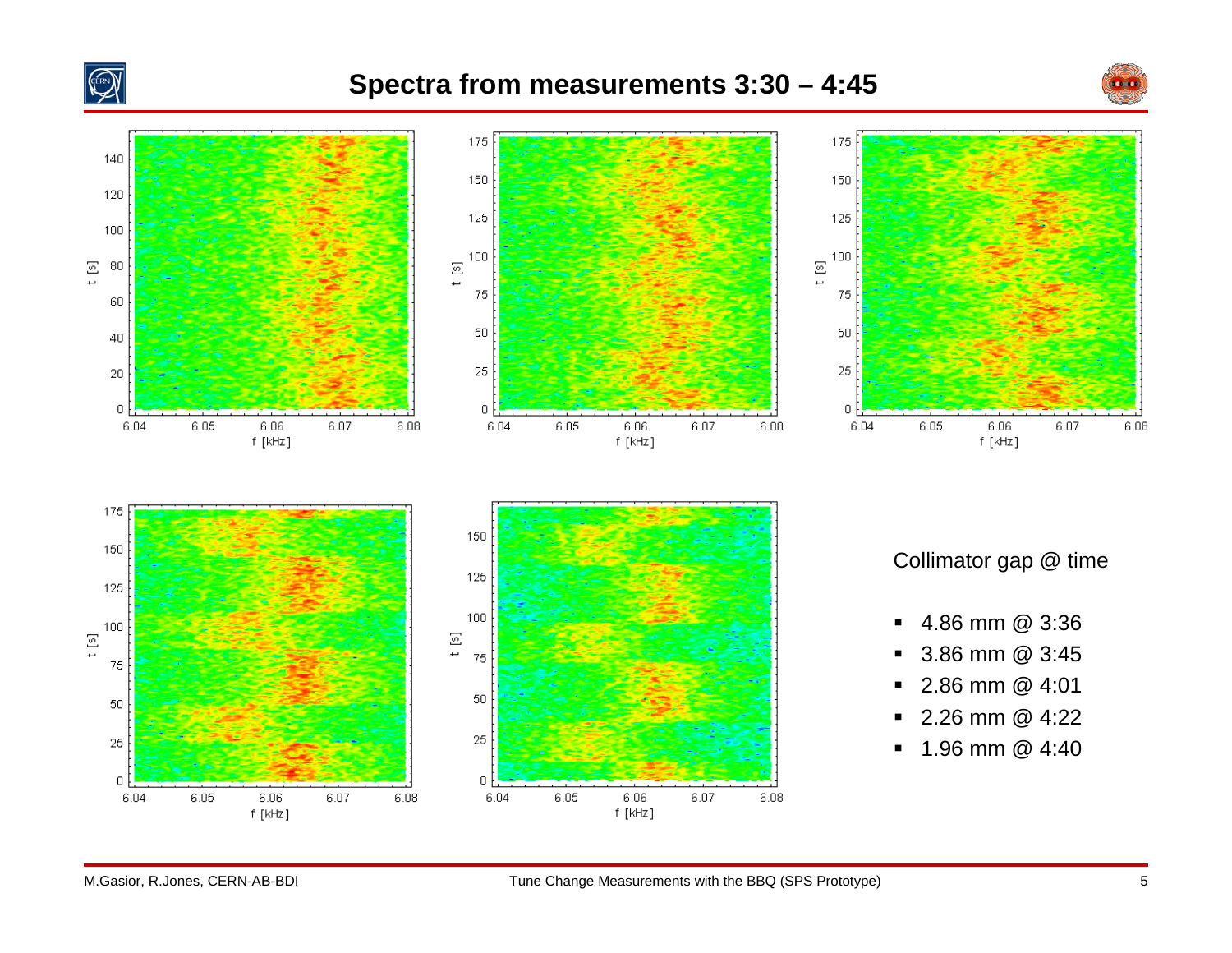

## **Spectra from measurements 5:30 – 6:05**



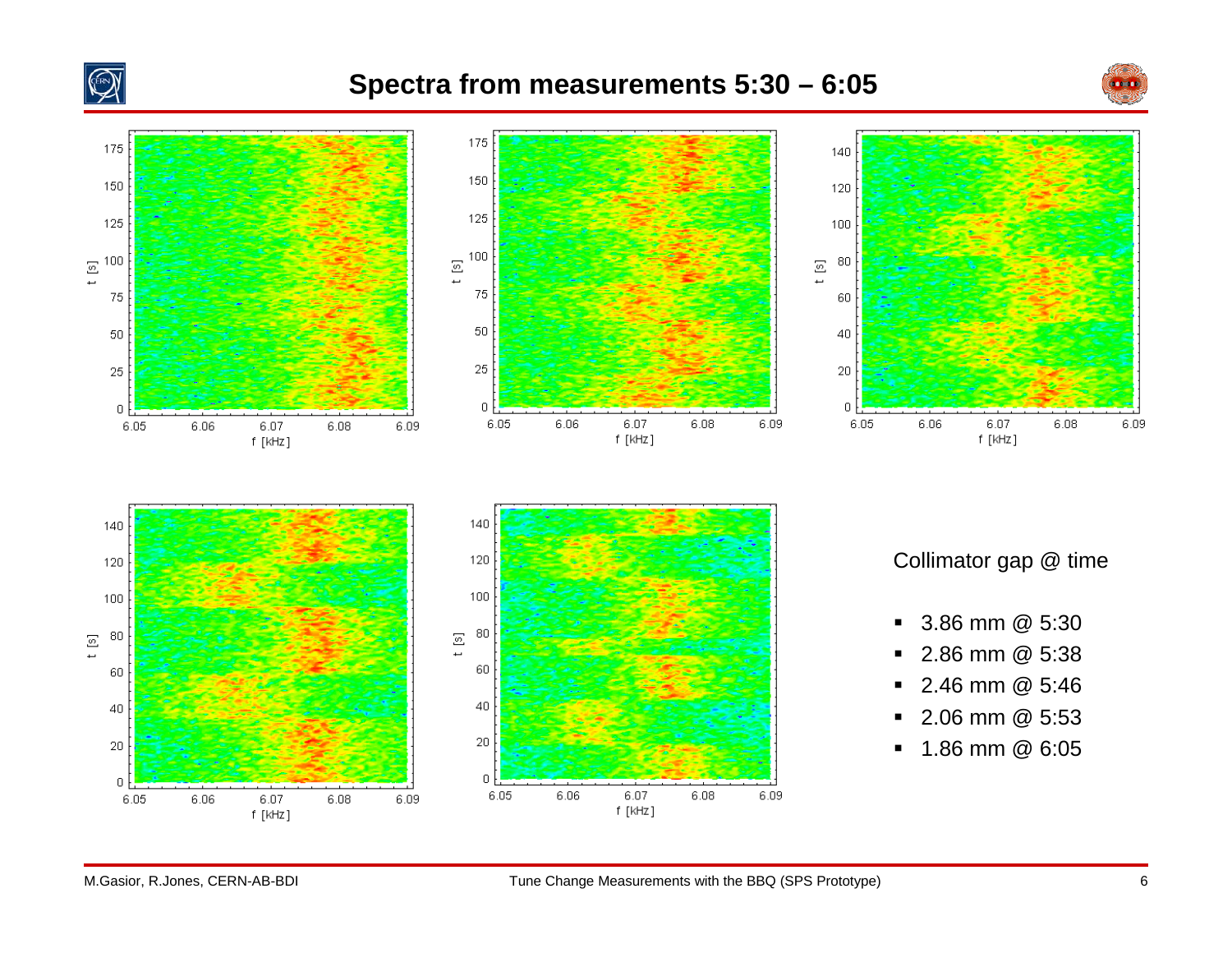

## **Spectra from the measurement of 4:40**



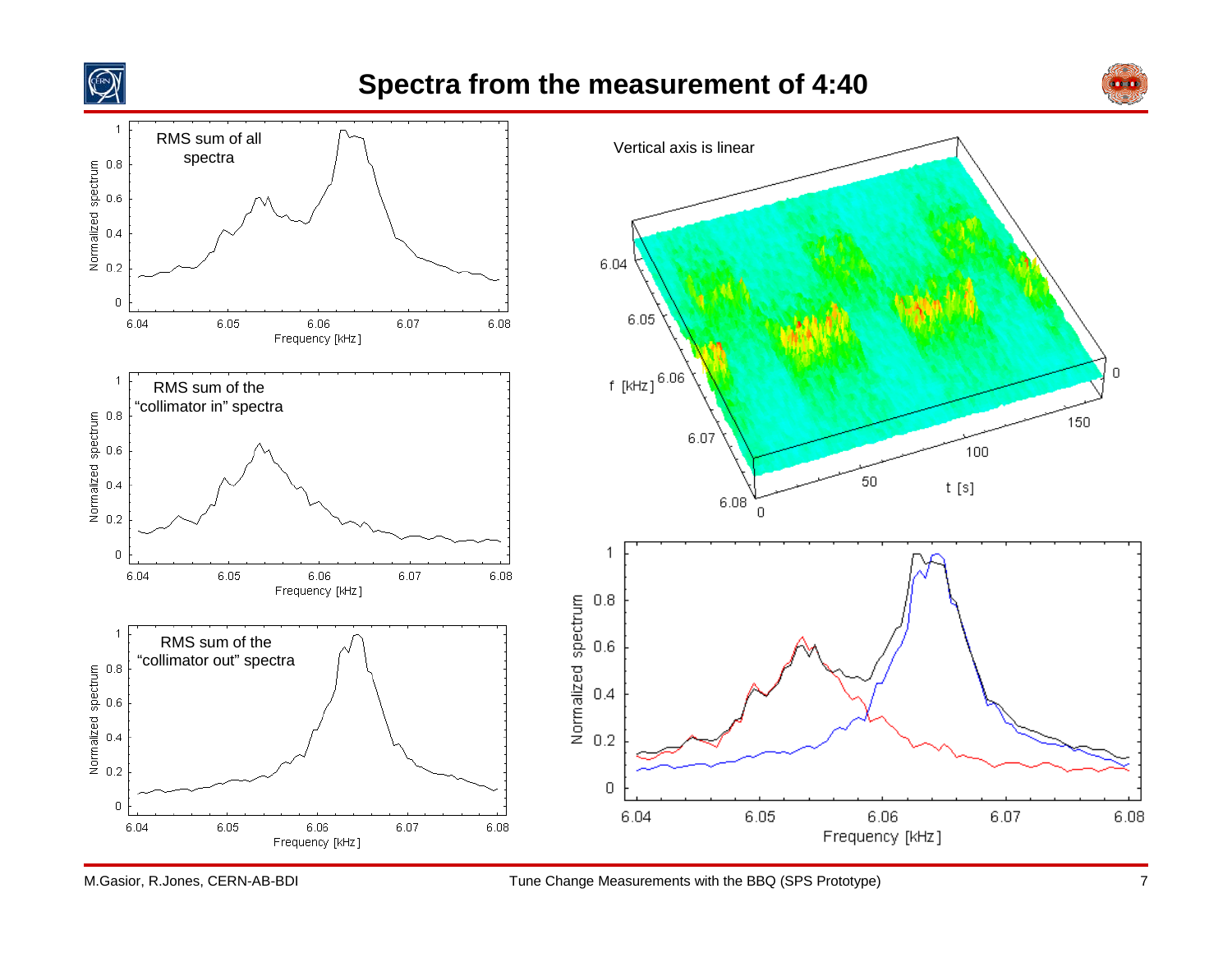

## **"In" and "out" spectra**



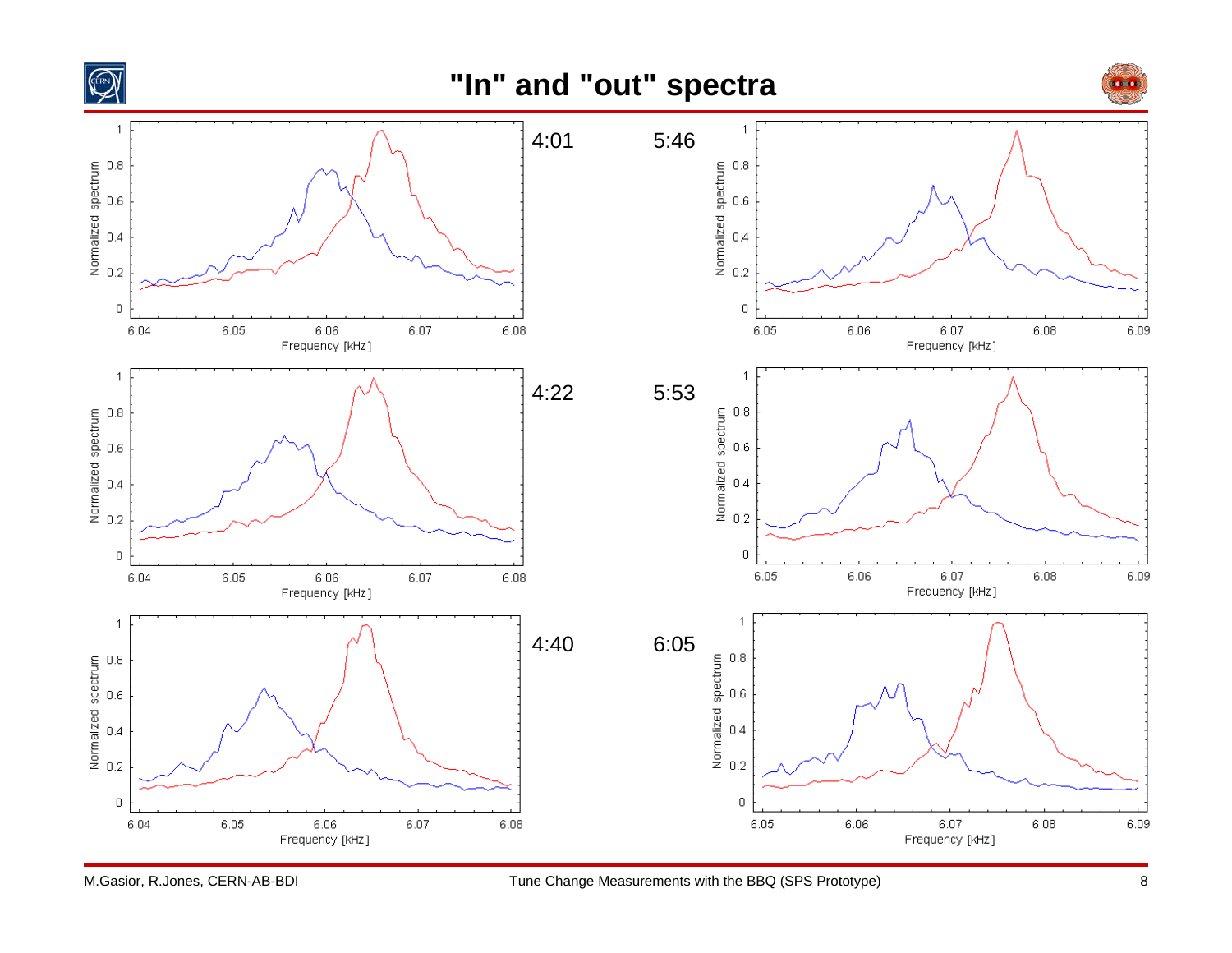



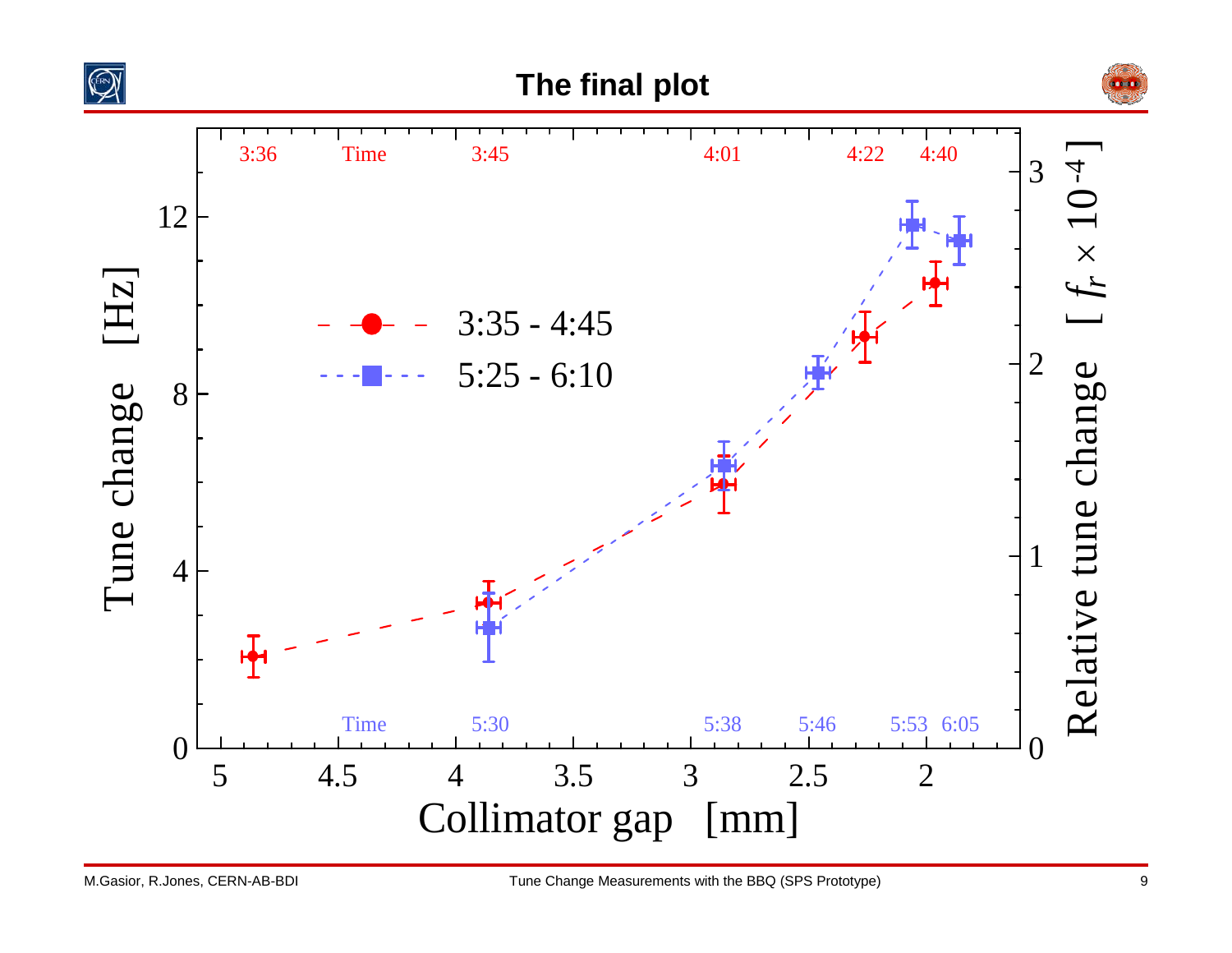



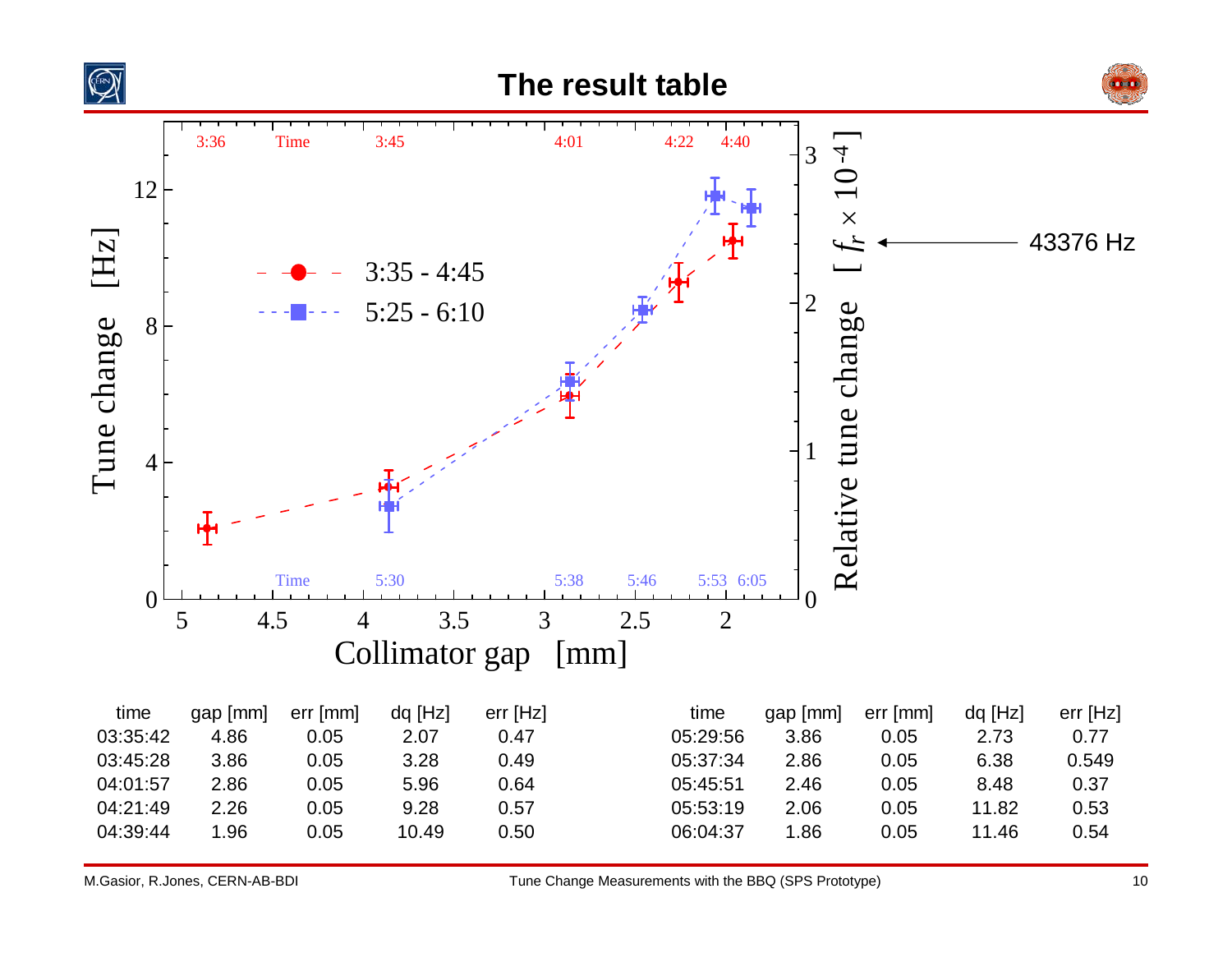# **APPENDIX 2 : Details on F.Caspers&T.Kroyer's measurements**

Elias Métral, RLC meeting, 22/04/2005 7/7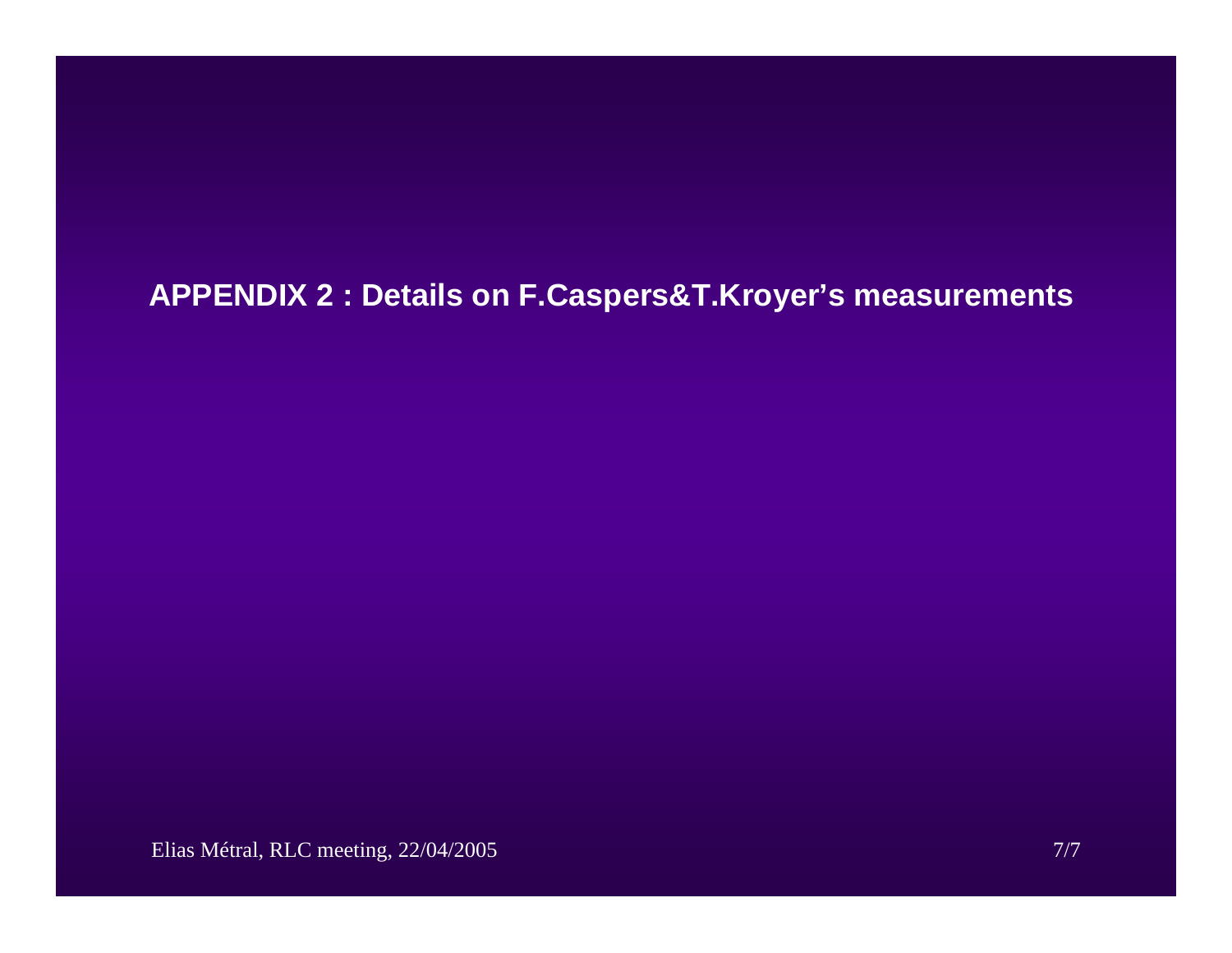

#### 3.86 mm gap, 2004−10−12 05:30

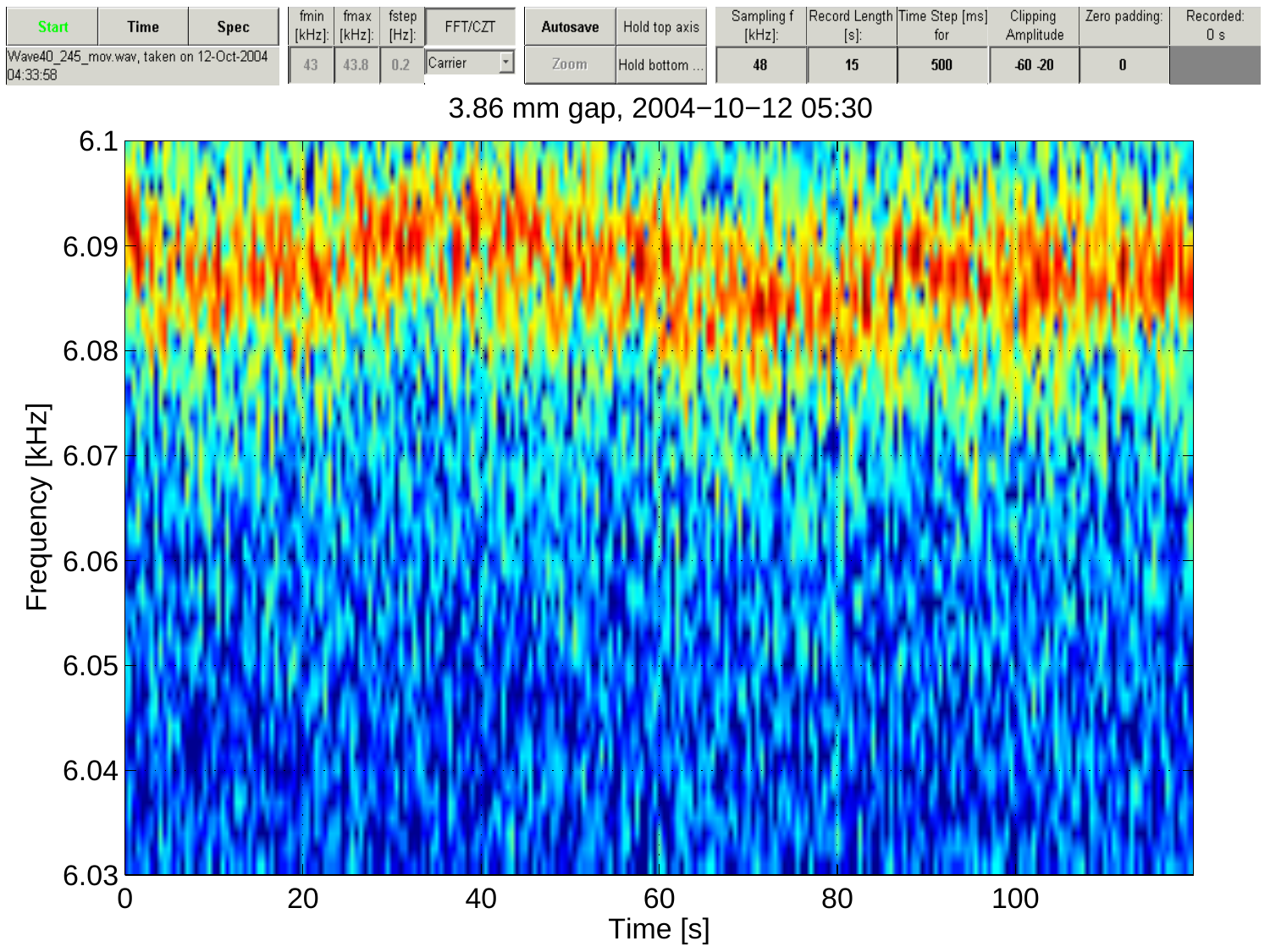3.86 mm gap, 2004−10−12 05:30

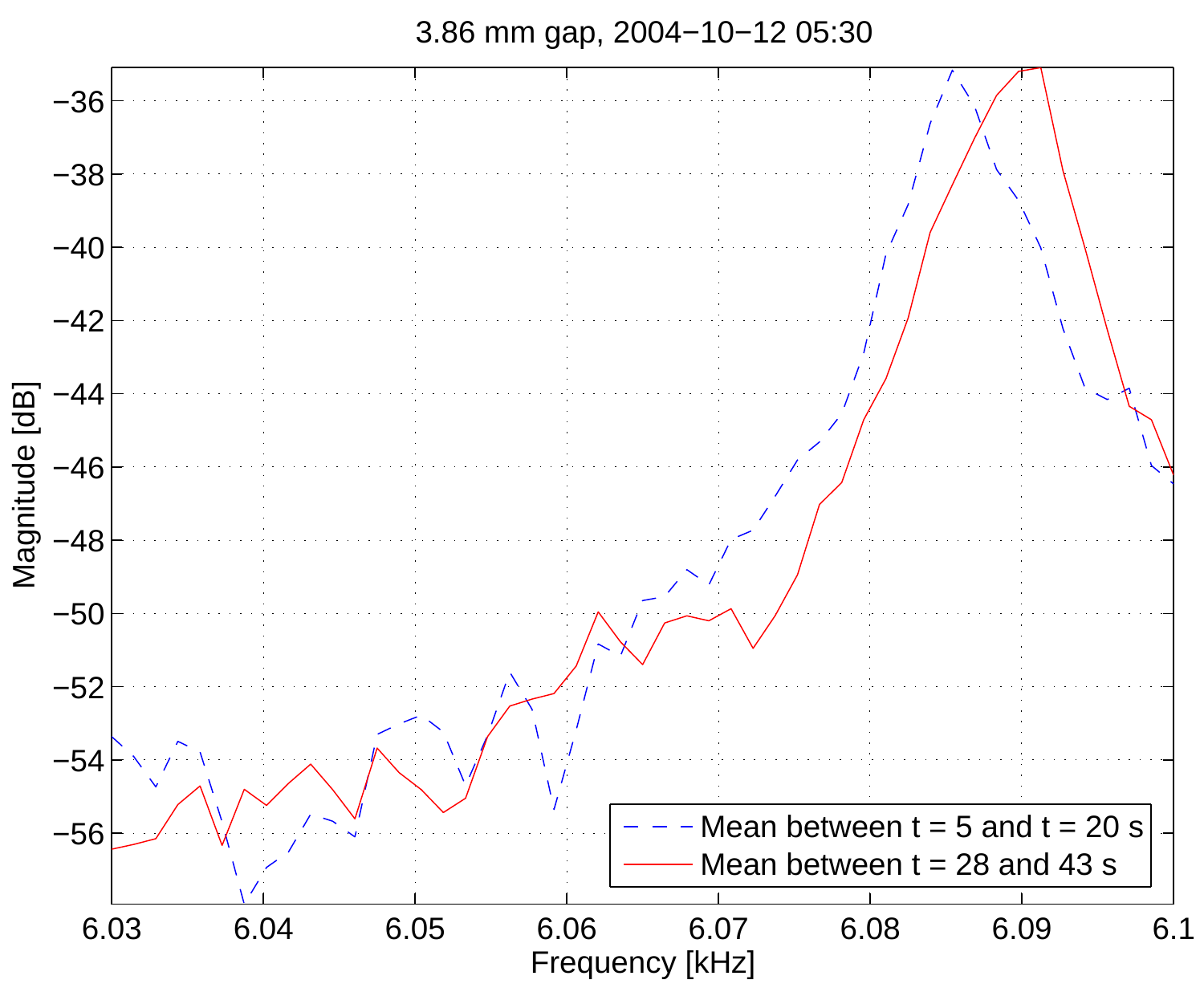| Start    | <b>Time</b>                               | <b>Spec</b> | fmin<br>$[kHz]$ : | fmax<br>$[kHz]$ : | fstep $\parallel$<br>$[Hz]$ : | FFT/CZT          | Autosave | Hold top axis | Sampling f<br>[kHz]: | Record Length Time Step [ms] | tor | Clipping<br>Amplitude | Zero padding: | Recorded:<br>J s |
|----------|-------------------------------------------|-------------|-------------------|-------------------|-------------------------------|------------------|----------|---------------|----------------------|------------------------------|-----|-----------------------|---------------|------------------|
| 04:40:10 | Wave41_245_mov.wav. taken on 12-Oct-2004_ |             |                   | 4.3.0             | 0.2                           | <b>I</b> Carrier | ≤oom     | Hold bottom   |                      | 15                           | 500 | $-60 - 20$            |               |                  |

#### 2.86 mm gap, 2004−10−12 05:38

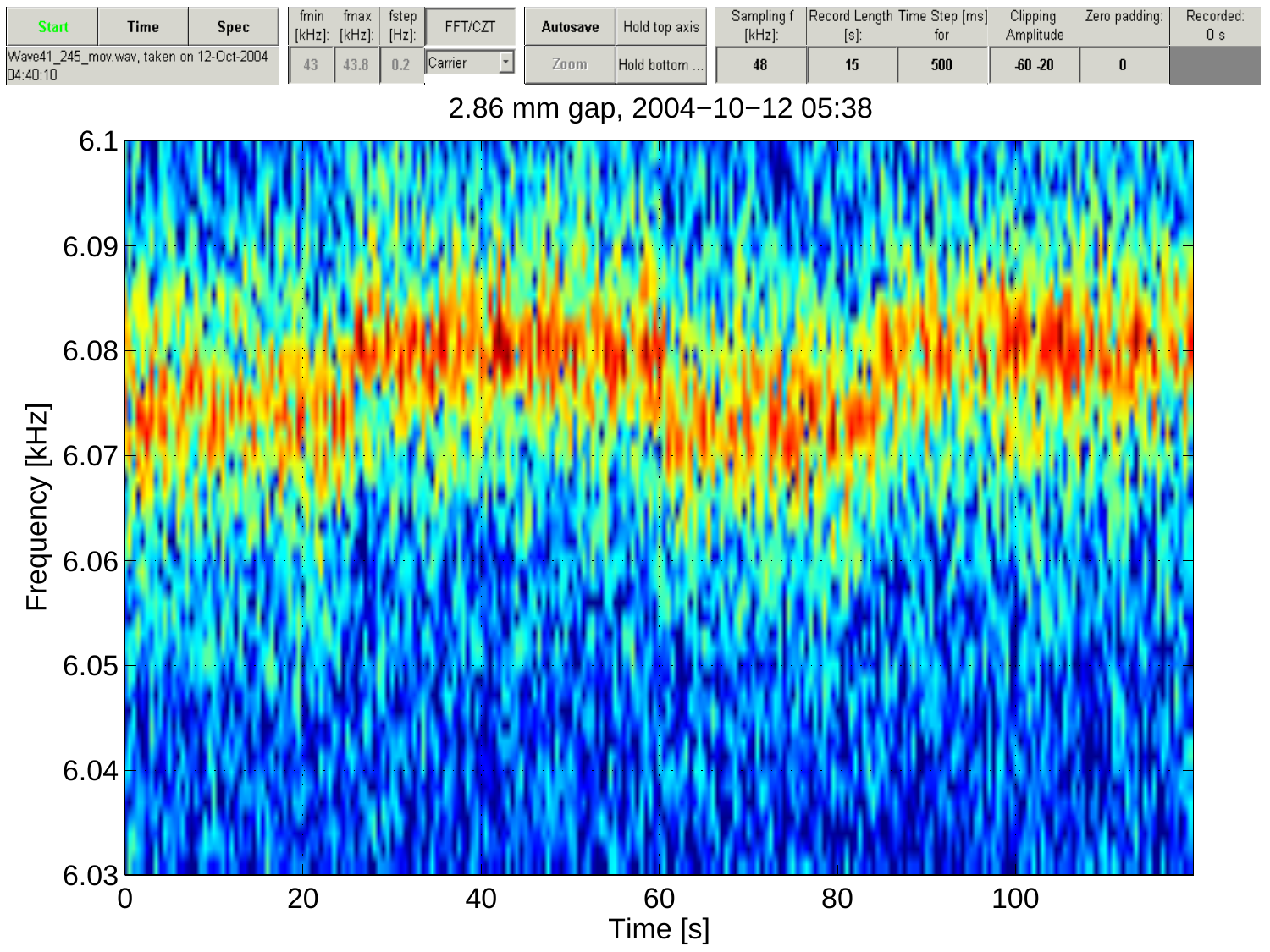2.86 mm gap, 2004−10−12 05:38

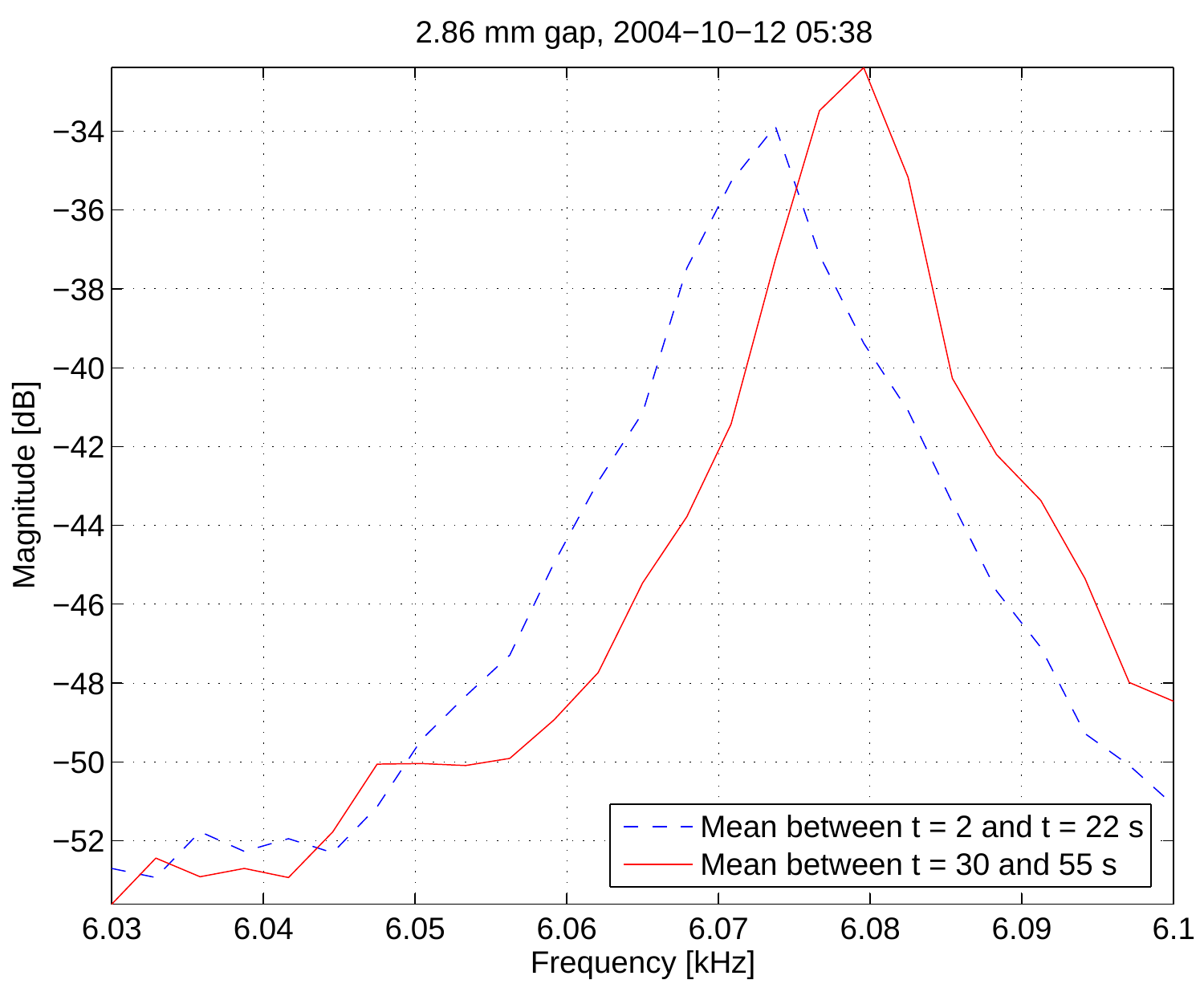| Start    | <b>Time</b>                               | <b>Spec</b> | fmin<br>$[kHz]$ : | fmax<br>$[kHz]$ : | fstep $\parallel$<br>$[Hz]$ : | FFT/CZT          | Autosave | Hold top axis | Sampling f<br>[kHz]: |    | Record Length Time Step [ms]<br>tor | Clipping<br>Amplitude | Zero padding: | Recorded:<br>J s |
|----------|-------------------------------------------|-------------|-------------------|-------------------|-------------------------------|------------------|----------|---------------|----------------------|----|-------------------------------------|-----------------------|---------------|------------------|
| 04:48:42 | Wave42_245_mov.wav. taken on 12-Oct-2004_ |             |                   | 4.3.0             | 0.2                           | <b>I</b> Carrier | ≤oom     | Hold bottom   |                      | 15 | 500                                 | $-60 - 20$            |               |                  |

#### 2.46 mm gap, 2004−10−12 05:46

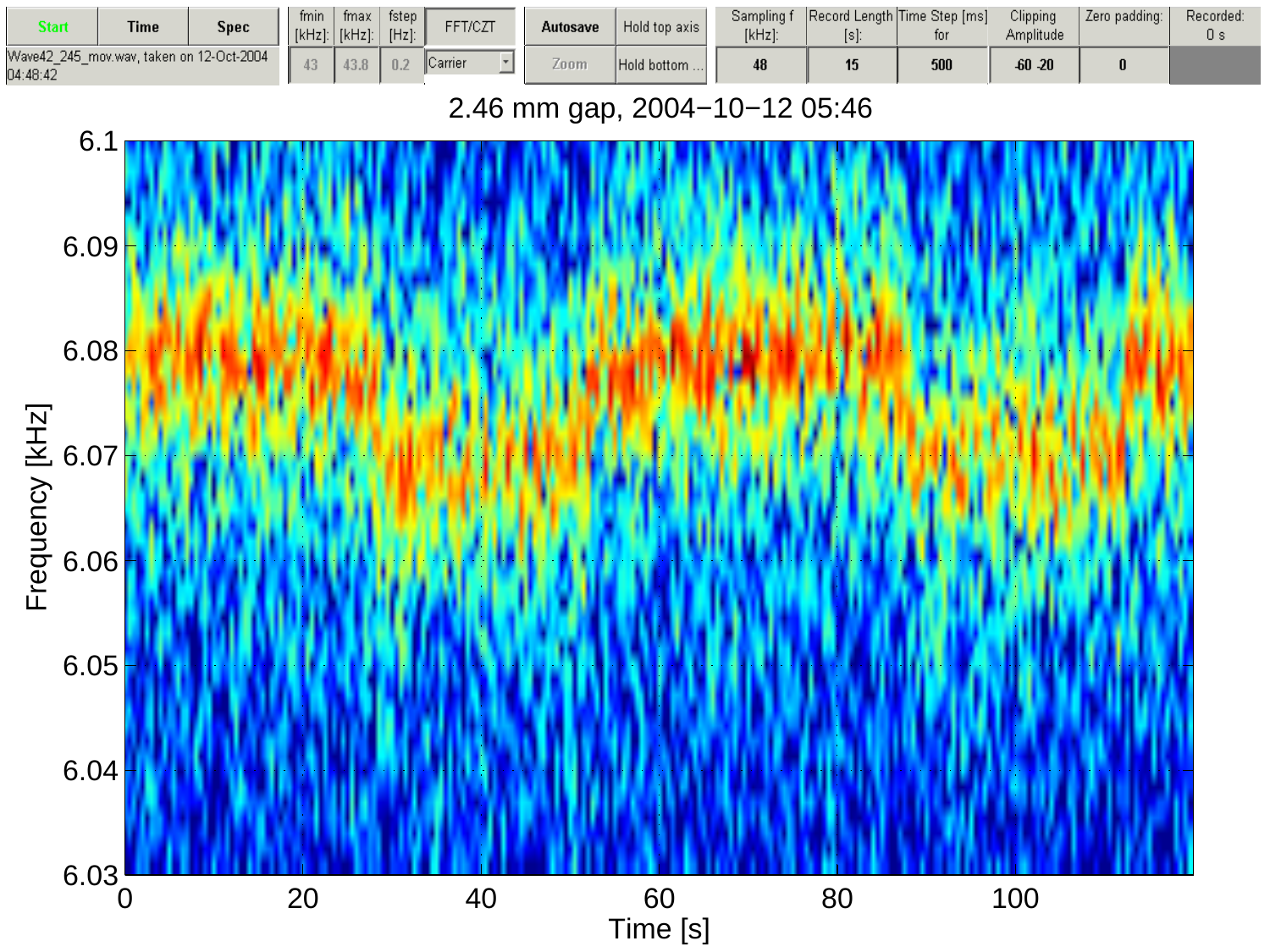

2.46 mm gap, 2004−10−12 05:46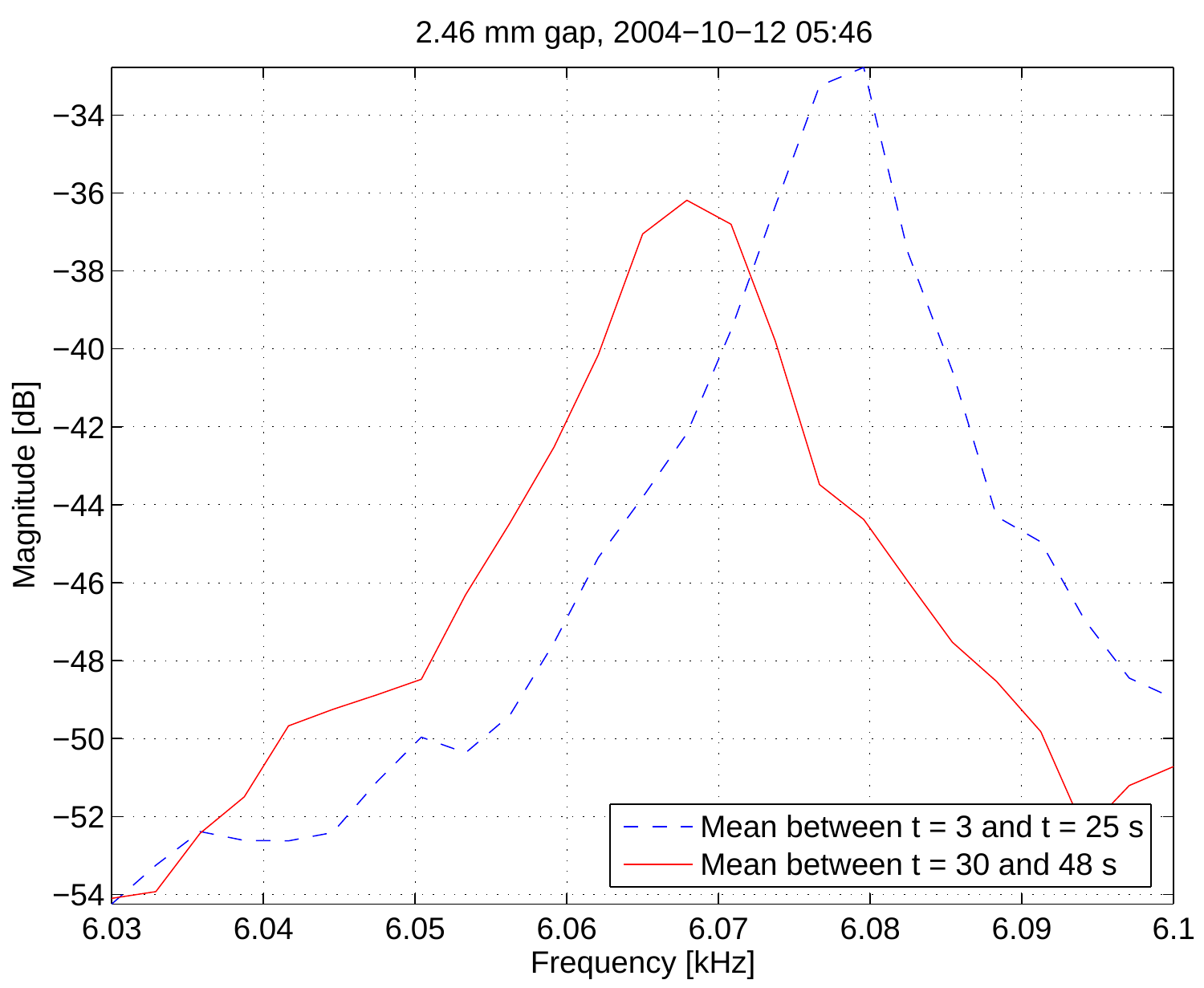| Start    | <b>Time</b>                              | Spec | fmin<br>$[kHz]$ : | fmax<br>[kHz]: | fstep $\parallel$<br>$[Hz]$ : | FFT/CZT        | Autosave | Hold top axis | Sampling f<br>$[kHz]$ : | [s]: | Record Length Time Step [ms]<br>tor | Clipping<br>Amplitude | Zero padding: | Recorded:<br>О з |
|----------|------------------------------------------|------|-------------------|----------------|-------------------------------|----------------|----------|---------------|-------------------------|------|-------------------------------------|-----------------------|---------------|------------------|
| 04:57:06 | Wave43 245 mov.wav. taken on 12-Oct-2004 |      |                   | 4.3.0          | 0.2                           | <b>Carrier</b> | ∠oom     | Hold bottom   |                         |      | 500                                 | $-60 - 20$            |               |                  |

#### 2.06 mm gap, 2004−10−12 05:53

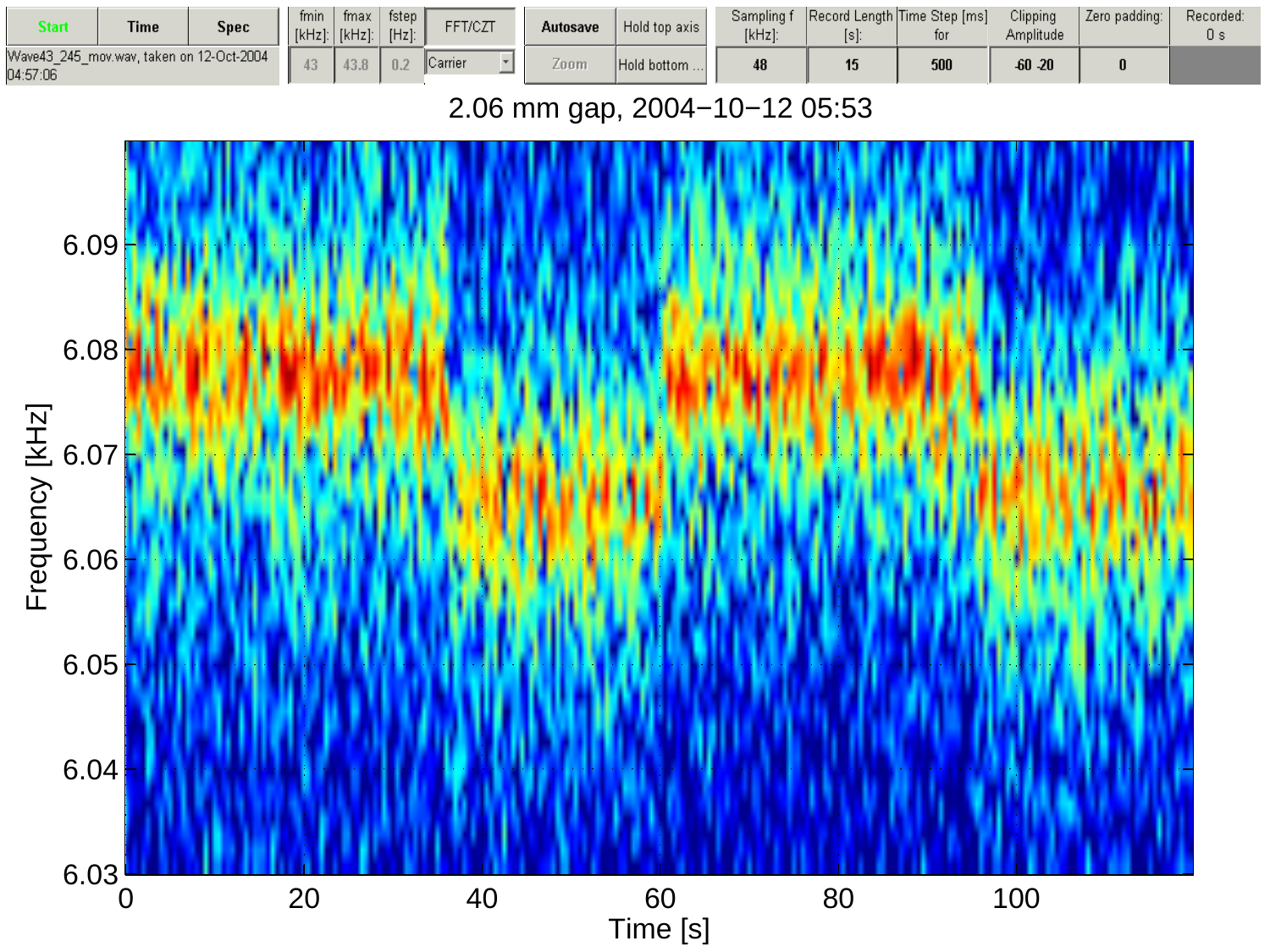2.06 mm gap, 2004−10−12 05:53

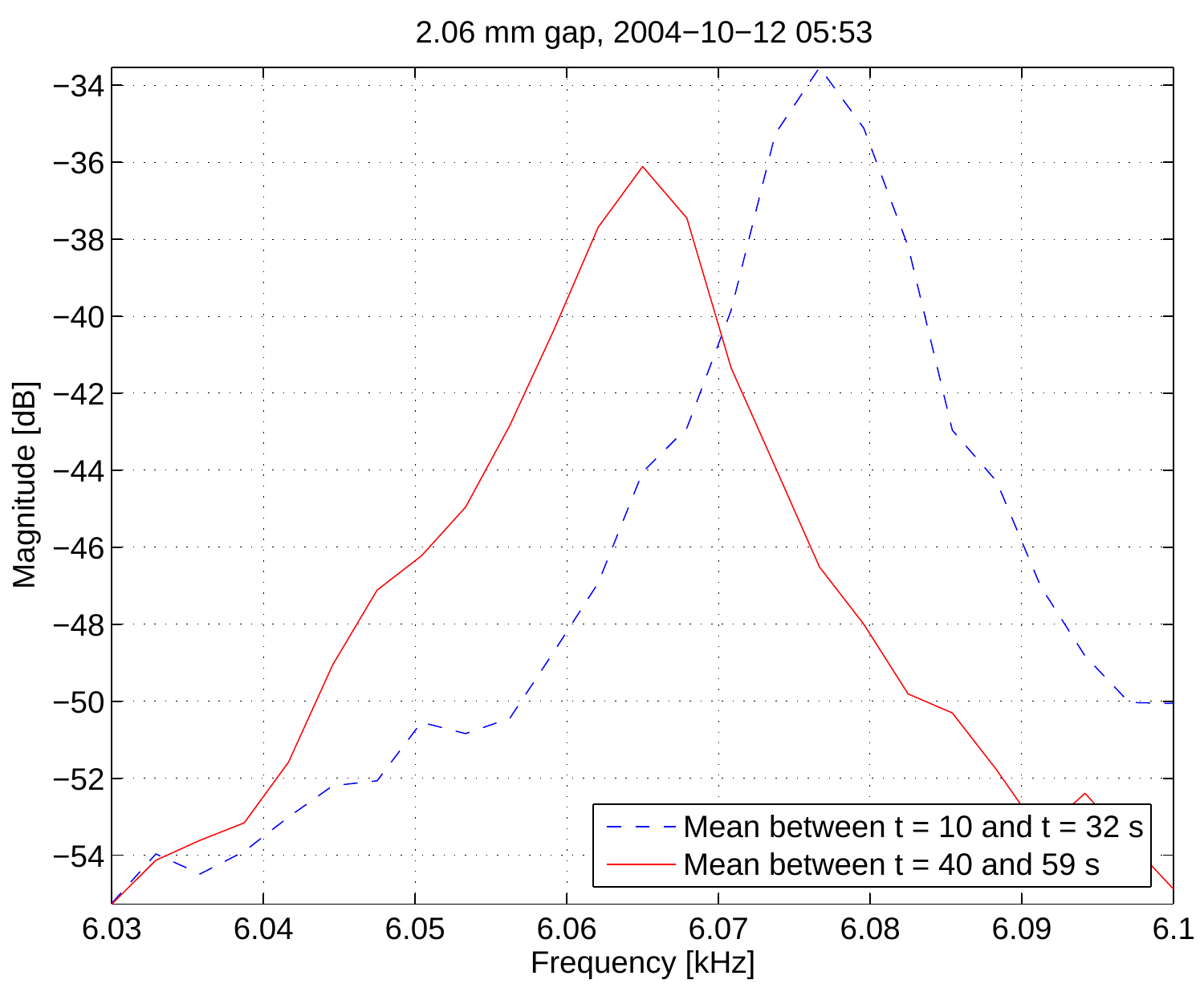| Start    | <b>Time</b> | <b>Spec</b>                              | fmin<br>[kHz] | fmax<br>$[kHz]$ : | fstep ,<br>$[Hz]$ : | FFT/CZT                       | Autosave | Hold top axis | Sampling f<br>[kHz]: | Record Length Time Step [ms]<br>tor | Clipping<br>Amplitude | Zero padding: | Recorded:<br>U S |
|----------|-------------|------------------------------------------|---------------|-------------------|---------------------|-------------------------------|----------|---------------|----------------------|-------------------------------------|-----------------------|---------------|------------------|
| 05:07:10 |             | Wave44_245_mov.wav, taken on 12-Oct-2004 |               |                   | 0.2                 | $ $ Vertical Cut $\mathbf{v}$ | Zoom     | Hold bottom   |                      | 500                                 | $-60 - 20$            |               |                  |

#### 1.86 mm gap, 2004−10−12 06:05

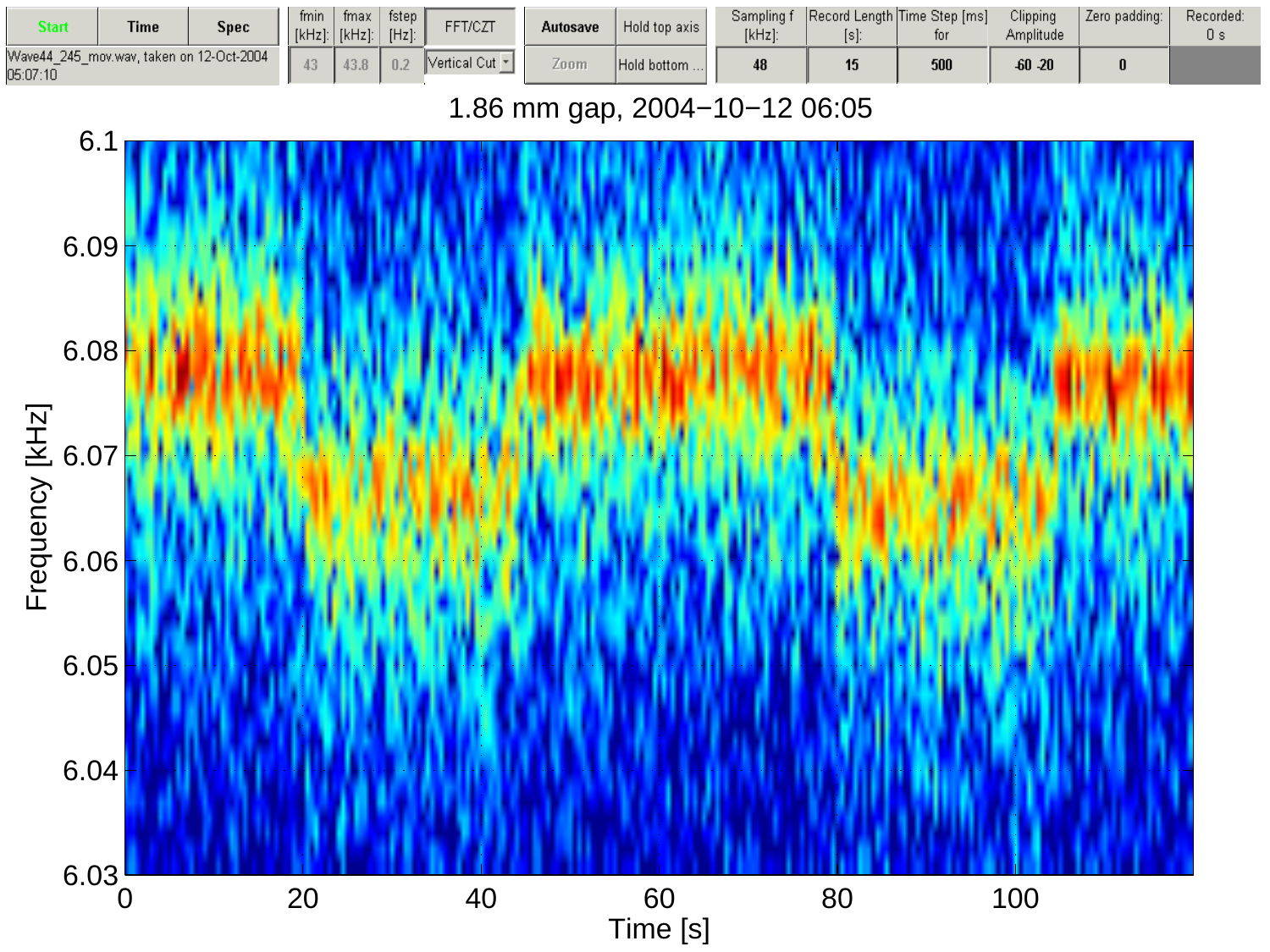

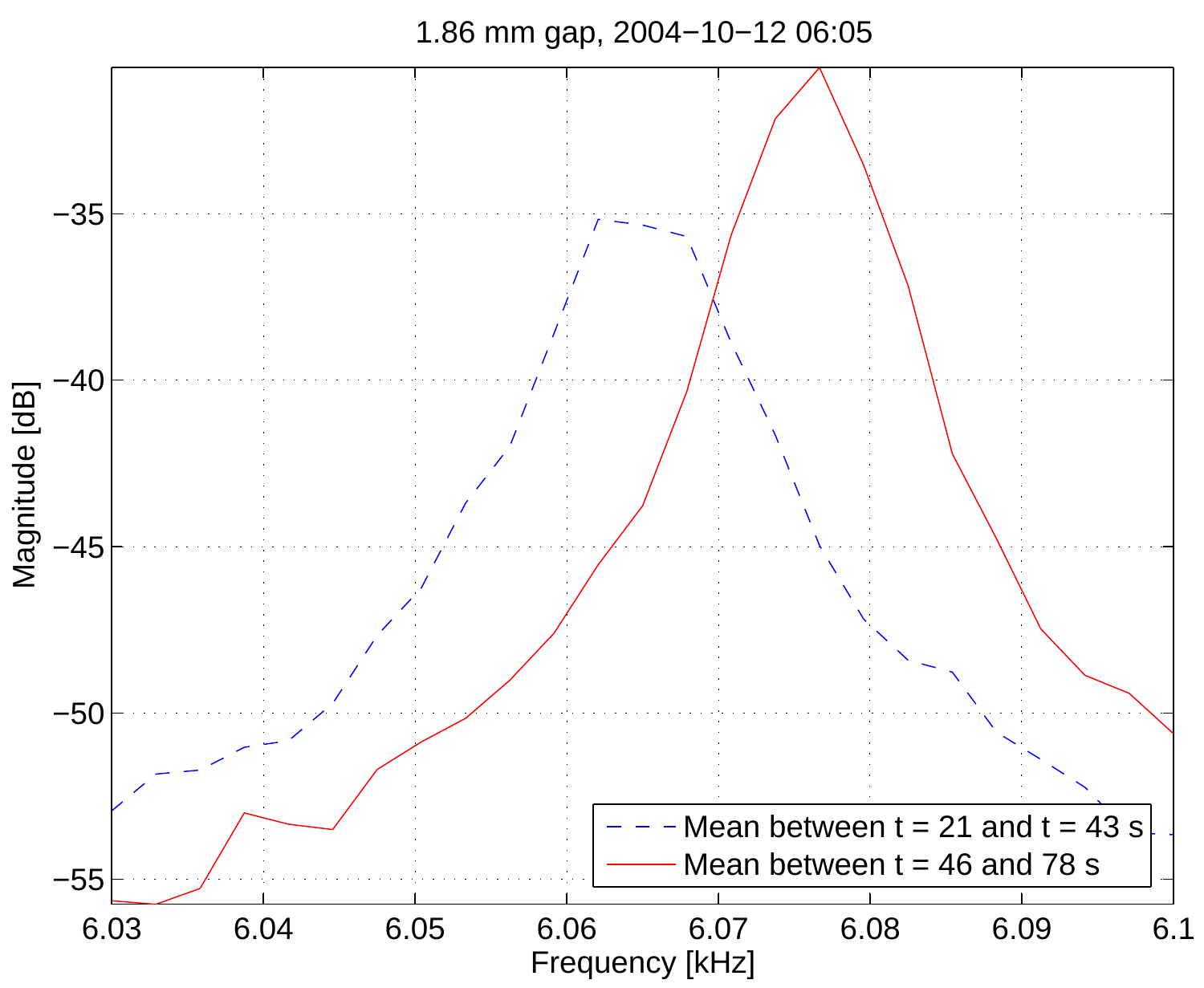